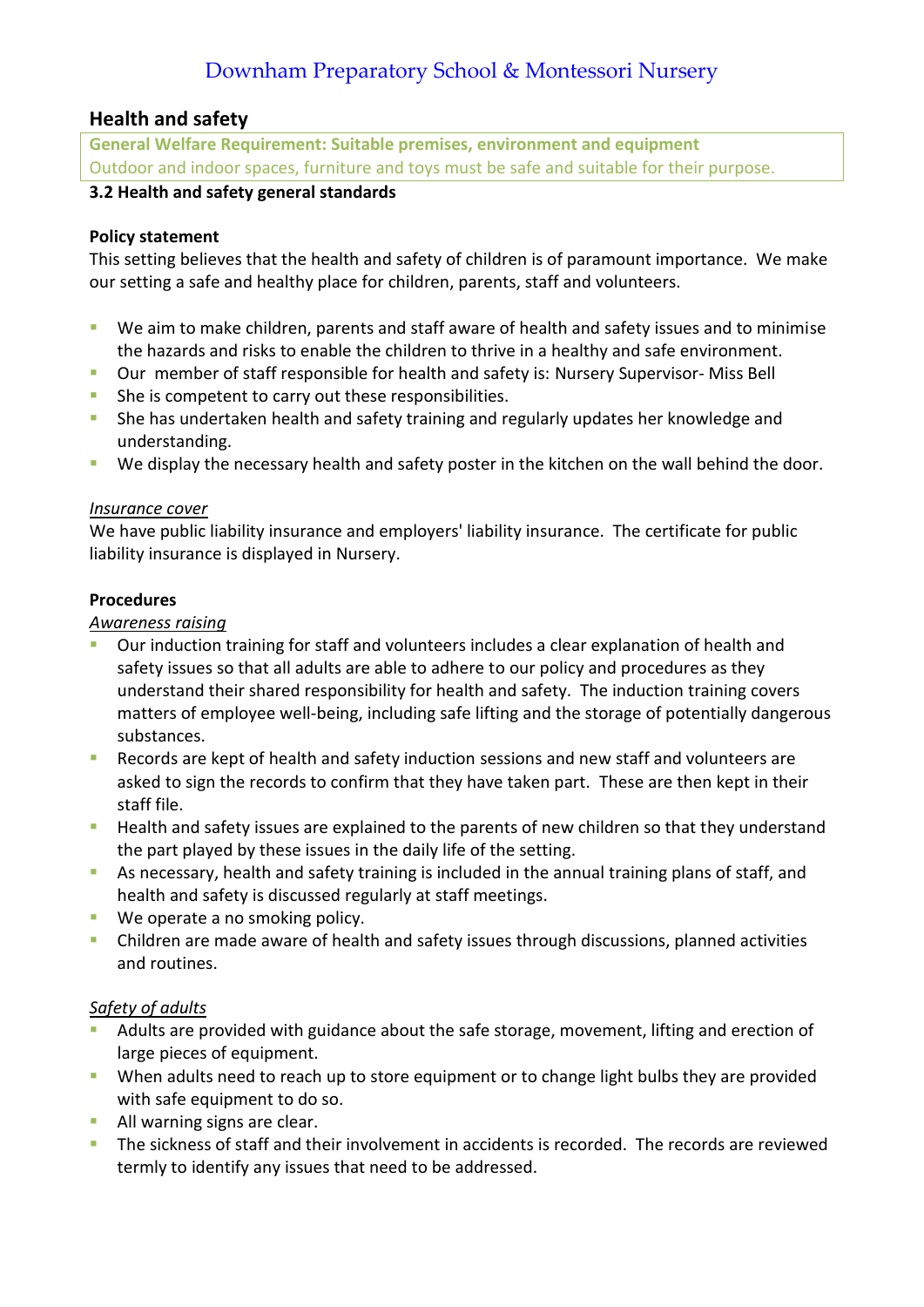- We keep a record of all substances that may be hazardous to health such as cleaning chemicals, or gardening chemicals if used. This states what the risks are and what to do if they have contact with eyes or skin or are ingested. It also states where they are stored.
- **We keep all cleaning chemicals in their original containers.**

### *Windows*

 Low level windows are made from materials that prevent accidental breakage or are made safe.

#### *Doors*

We take precautions to prevent children's fingers from being trapped in doors.

## *Floors*

All floor surfaces are checked daily to ensure they are clean and not uneven, wet or damaged.

## *Electrical equipment*

- All electrical equipment conforms to safety requirements and is checked regularly.
- Our boiler/electrical switch gear/meter cupboard is not accessible to the children.
- Fires, heaters, electric sockets, wires and leads are properly guarded and the children are taught not to touch them.
- **There are sufficient sockets to prevent overloading.**
- The temperature of hot water is controlled to prevent scalds.
- **EXECT** Lighting and ventilation is adequate in all areas including storage areas.

### *Heating*

Room Temperature will be monitored regularly and will be kept between  $18^{\circ}$ C and  $20^{\circ}$ C. If the temperature drops below  $18^{\circ}$ C Mr Sharpe will be informed of the situation immediately.

### *Storage*

- All resources and materials from which children select are stored safely.
- All equipment and resources are stored or stacked safely to prevent them accidentally falling or collapsing.

### *Outdoor area*

- **Dur outdoor area is securely fenced.**
- **Dur outdoor area is checked for safety and cleared of rubbish before it is used.**
- Adults and children are alerted to the dangers of poisonous plants.
- **Dur pond is securely fenced with a locked gate.**
- Where water can form a pool on equipment, it is emptied before children start playing outside.
- **Dur outdoor sand pit is checked daily and is cleaned regularly.**
- **All outdoor activities are supervised at all times.**

### Outdoor Play Policy

Green RAG rating: 'there are free flow opportunities to play inside and out'. 'Children are always encouraged to be active'.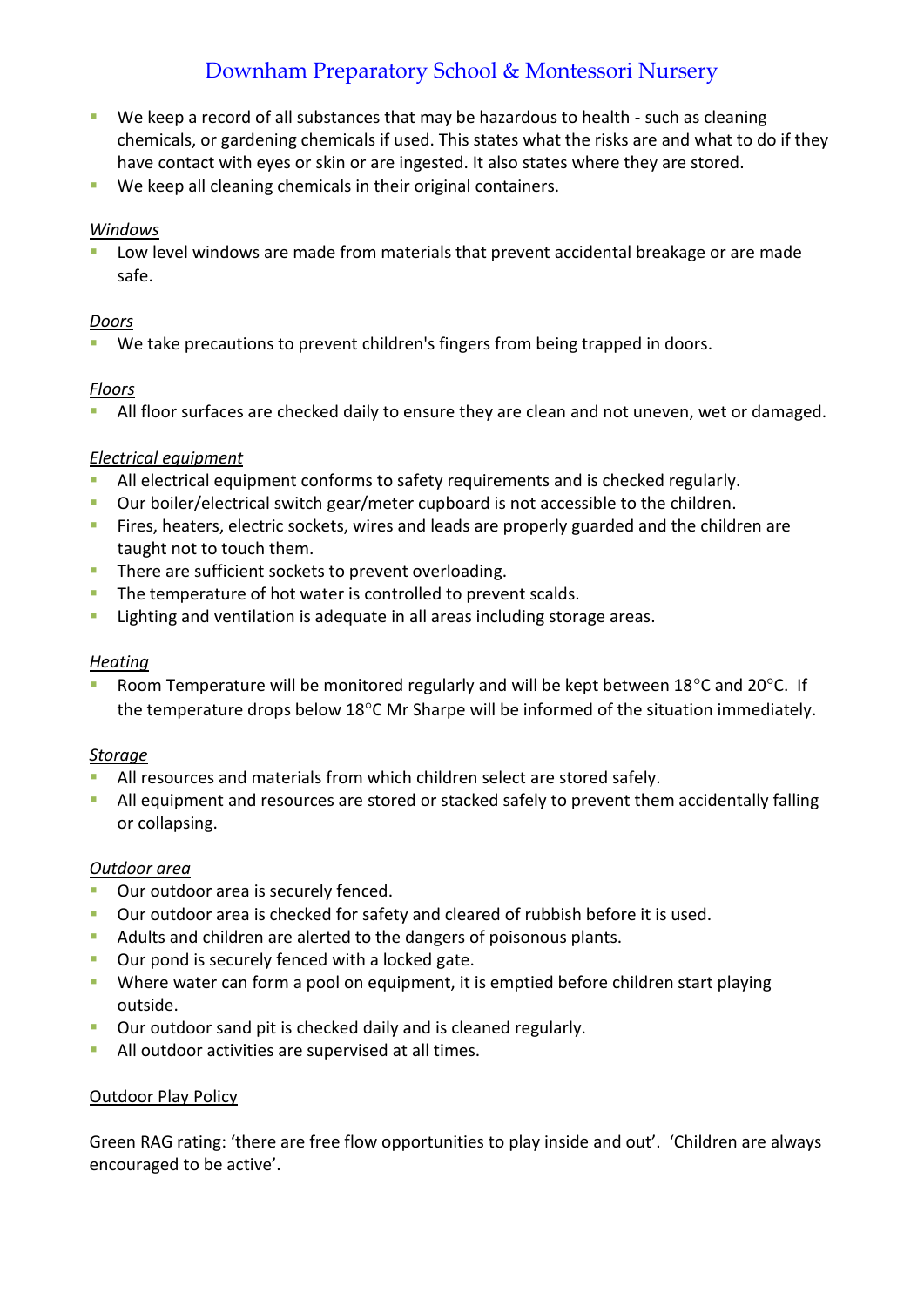- **When the weather permits the door to the securely fenced garden, is left open to allow the** children free access to the garden.
- We plan outdoor learning activities and also provide a wide range of resources for physical development, ball pit, climbing frames, slides, bicycles, sand pit, etc.
- There is a covered play area, which allows the children to play outside if it is raining.
- The children have mini beast hunts, listen to stories, play number and shape games, grow plants, look after the chickens and have picnics outside.
- When the weather is very windy or cold we do not leave the door open, as the temperature in the nursery would drop below the minimum limit allowed.
- **However several times during the day we ask who would like to go outside. Those who chose** to do so are then dressed in warm/waterproof clothes. We do find that for many children, especially the younger ones fifteen minutes is enough. After which they start to get cold and want to come in.

In summary there are always opportunities for the children to play and learn outside but we only operate a 'free flow' open door policy when the weather permits.

## *Hygiene*

- We regularly seek information from the Environmental Health Department and the Health Authority to ensure that we keep up-to-date with the latest recommendations.
- **Dur daily routines encourage the children to learn about personal hygiene.**
- We have a daily cleaning routine for the setting which includes play room(s), kitchen, rest area, toilets and nappy changing areas.
- We take it in turns to clean resources and equipment, wash dressing-up clothes and furnishings.
- **The toilet area has a high standard of hygiene including hand washing and drying facilities and 1** the disposal of nappies.
- **We implement good hygiene practices by:** 
	- cleaning tables between activities;
	- **Cleaning toilets regularly;**
	- **E** wearing protective clothing such as aprons and disposable gloves as appropriate;
	- **providing sets of clean clothes;**
	- **providing tissues and wipes;.**

## *Activities and resources*

- Before purchase or loan, equipment and resources are checked to ensure that they are safe for the ages and stages of the children currently attending the setting.
- The layout of play equipment allows adults and children to move safely and freely between activities.
- All equipment is regularly checked for cleanliness and safety and any dangerous items are repaired or discarded.
- **All materials, including paint and glue, are non-toxic.**
- **Sand is clean and suitable for children's play.**
- **Physical play is constantly supervised.**
- **EXEC** Children are taught to handle and store tools safely.
- **Children who are sleeping are checked regularly.**
- Children learn about health, safety and personal hygiene through the activities we provide and the routines we follow.